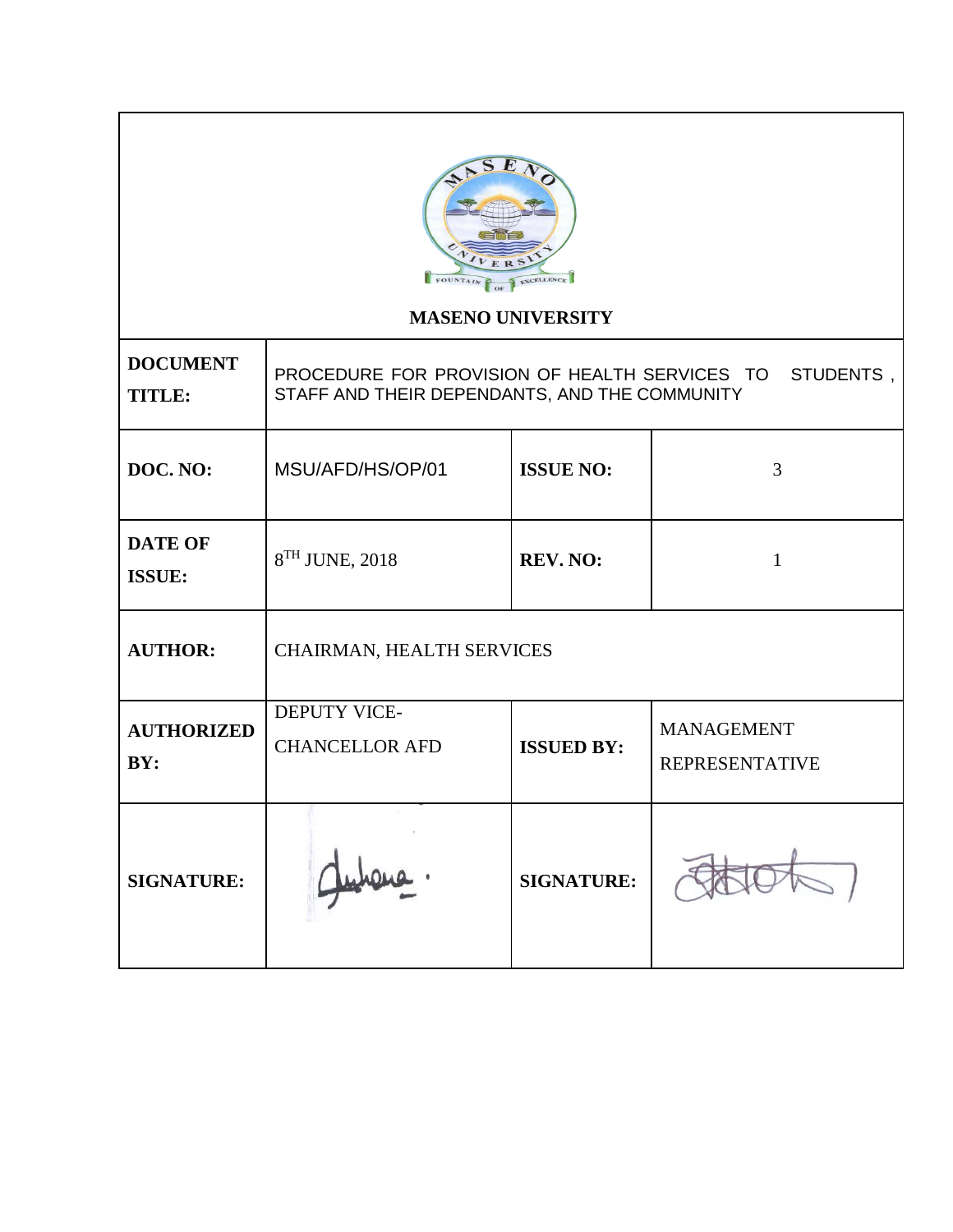| <b>DOCUMENT</b><br><b>TITLE</b> | PROCEDURE FOR PROVISION OF HEALTH SERVICES TO<br>STUDENTS, STAFF AND THEIR DEPENDANTS, AND THE COMMUNITY |                  |  |
|---------------------------------|----------------------------------------------------------------------------------------------------------|------------------|--|
| DOC. NO:                        | MSU/AFD/HS/OP/01                                                                                         | <b>ISSUE NO:</b> |  |
| <b>DATE OF</b>                  |                                                                                                          |                  |  |
| <b>ISSUE:</b>                   | $8TH$ JUNE, 2018                                                                                         | <b>REV. NO:</b>  |  |

## **0.1 DOCUMENT CHANGES**

| #              | Date                       |                | <b>Details of Change</b>                                                                               | <b>Authorization</b> |
|----------------|----------------------------|----------------|--------------------------------------------------------------------------------------------------------|----------------------|
|                | $(dd\text{-}mm\text{-}yy)$ | Page           | Clause/sub clause                                                                                      | Title                |
|                | 03/07/2018                 | 1              | Inclusion of title, author and issuance by<br><b>MR</b>                                                | DVC AFD              |
| $\overline{2}$ | 03/07/2018                 | $\overline{2}$ | 0.1 Addition of page and title columns                                                                 | DVC AFD              |
| 3              | 03/07/2018                 | $\overline{2}$ | Omission of title                                                                                      | <b>DVC AFD</b>       |
| $\overline{4}$ | 03/07/2018                 |                | 3.1,3.3 Reference to ISO 9001:2015 and<br>MSU/VC/MR/OP/01 respectively                                 | <b>DVC AFD</b>       |
| 5              | 03/07/2018                 | 3              | 4.17 ISO amended to read International<br>Organization for Standardization.                            | <b>DVC AFD</b>       |
| 6              | 03/07/2018                 | 2 to 15        | Rearrangement of the clause resultant from<br>omission of title hence affecting the entire<br>document | <b>DVC AFD</b>       |
|                | 03/07/2018                 | All            | Change font type and size                                                                              | <b>DVC AFD</b>       |

# **0.2 DOCUMENT DISTRIBUTION**

Documents shall be available on the University website for authorized users

### **1.0 PURPOSE**

The purpose of this procedure is to ensure the efficient and effective provision of health services to students, staff and their dependants, and to the community at the university health facility.

### **2.0 SCOPE**

This document covers procedures for the handling of out-patients and in-patients at the university health facility.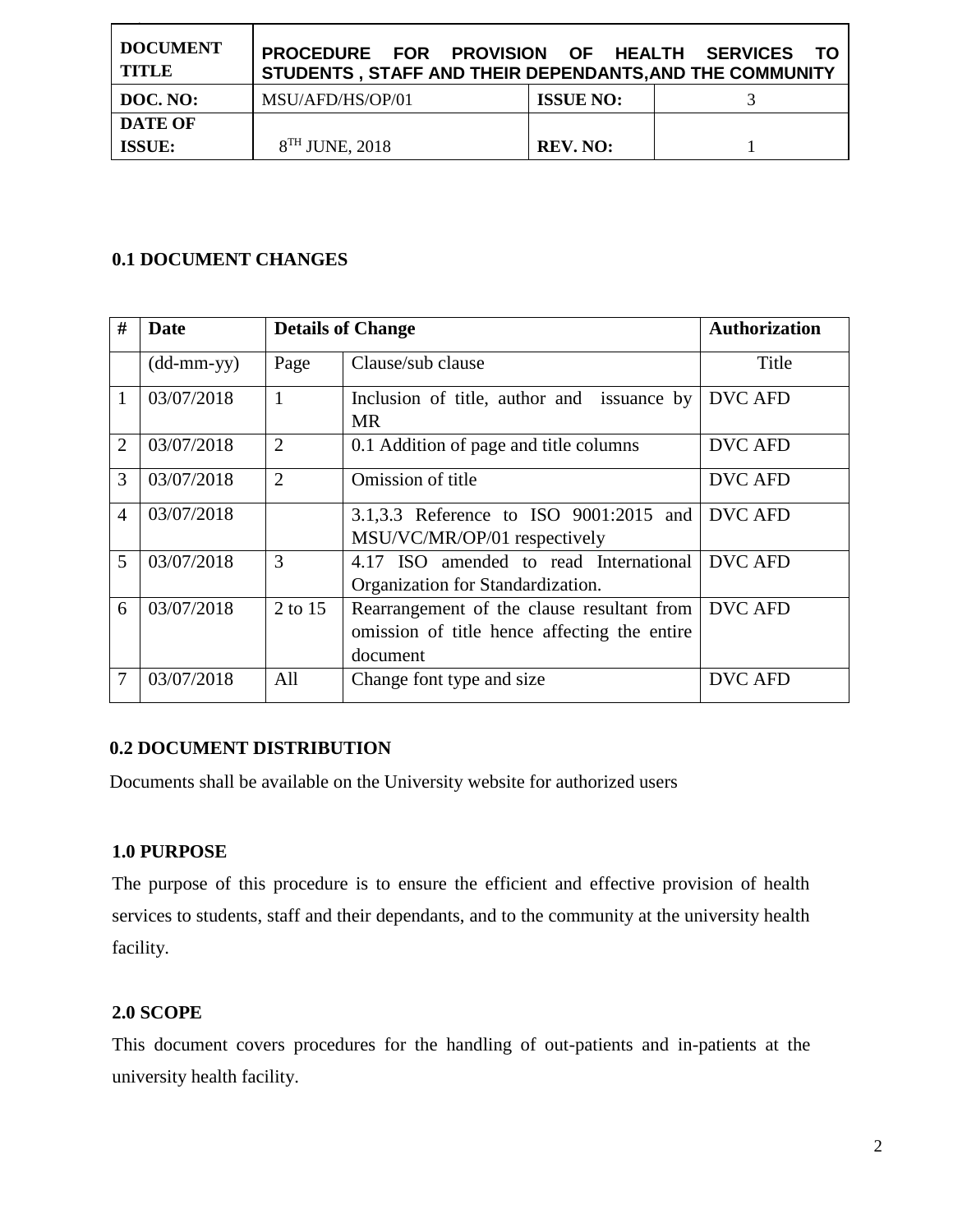| <b>DOCUMENT</b><br>TITLE | PROCEDURE FOR PROVISION OF HEALTH SERVICES TO<br>STUDENTS, STAFF AND THEIR DEPENDANTS, AND THE COMMUNITY |                  |  |
|--------------------------|----------------------------------------------------------------------------------------------------------|------------------|--|
| DOC. NO:                 | MSU/AFD/HS/OP/01                                                                                         | <b>ISSUE NO:</b> |  |
| <b>DATE OF</b>           |                                                                                                          |                  |  |
| <b>ISSUE:</b>            | $8TH$ JUNE, 2018                                                                                         | <b>REV. NO:</b>  |  |

### **3.0 REFERENCES**

- 3.1 ISO 9001:2015 Quality Management System
- 3.2 Maseno University Quality Manual
- 3.3 MSU/VC/MR/OP/01
- 3.4 Maseno University Strategic Plan
- 3.5 Procedure Manual for Nurses
- 3.6 MOH Statutory Requirements
- 3.7 Medical Practitioners and Dentists Act
- 3.8 Clinical Officers Act
- 3.9 Pharmacy and Poisons Act
- 3.10 Laboratory Technicians and Technologists Act
- 3.11 Infection Prevention and Control Policy
- 3.12 International Classification of Diseases (ICD) coding tools by the WHO.
- 3.13 Maseno University Terms of Services
- 3.14 Occupational Health Policy
- 3.15 Nurses Act Cap 257
- 3.16 WHO Guidelines

### **4.0 DEFINITION OF TERMS**

| 4.1  | <b>ADM</b>     | Administration                                       |
|------|----------------|------------------------------------------------------|
| 4.2  | ANC            | <b>Antenatal Clinic</b>                              |
| 4.3  | ART            | Antiretroviral treatment                             |
| 4.4  | <b>B</b> 1     | <b>Birth Notification Book</b>                       |
| 4.5  | <b>CCC</b>     | Comprehensive Care Centre for HIV care               |
| 4.6  | <b>CHW</b>     | <b>Community Health Worker</b>                       |
| 4.7  | <b>CWC</b>     | Child Welfare Clinic                                 |
| 4.8  | D1             | <b>Death Notification Book</b>                       |
| 4.9  | <b>DTC</b>     | Direct Counseling and Testing                        |
| 4.10 | <b>HIV</b>     | Human Immunodeficiency Virus                         |
| 4.11 | <b>HRIO</b>    | Health Records and Information Officer               |
| 4.12 | <b>HS</b>      | <b>Health Services</b>                               |
| 4.13 | <b>HTC</b>     | Home Testing and Counseling                          |
| 4.14 | <b>ICD</b>     | <b>International Classification of Diseases</b>      |
| 4.15 | ID             | Identification card                                  |
| 4.16 | IP             | In-Patient                                           |
| 4.17 | <b>ISO</b>     | International Organizations for Standardization      |
| 4.18 | <b>KEMSA</b>   | Kenya Medical Supplies Agency                        |
| 4.19 | <b>KOMBEWA</b> | District Hospital and Centre of Kisumu West District |
| 4.20 | LAB            | Laboratory                                           |
| 4.21 | <b>MCH</b>     | Mother and Child Health                              |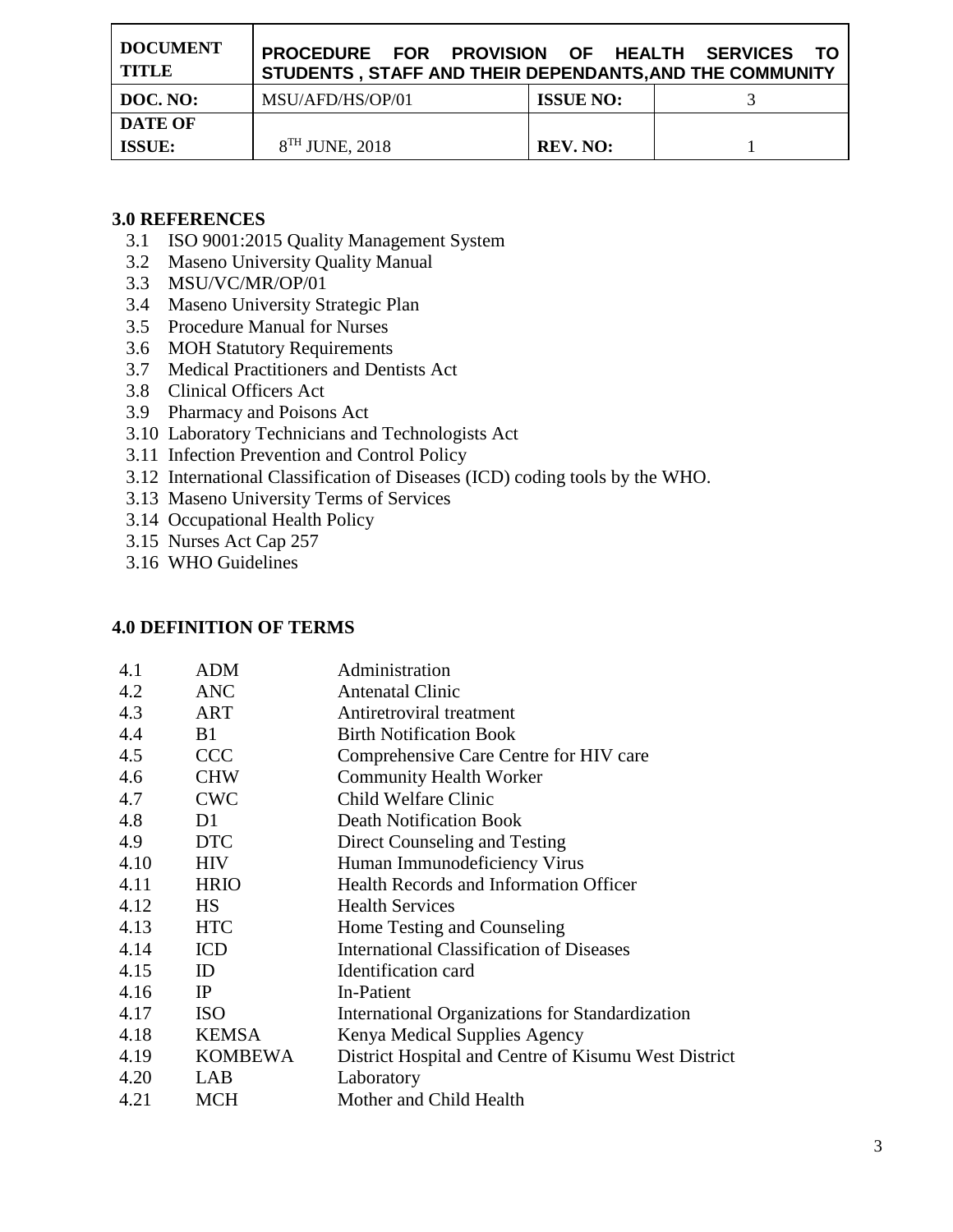| <b>DOCUMENT</b><br><b>TITLE</b> |                | <b>PROCEDURE</b><br><b>FOR PROVISION</b><br>STUDENTS, STAFF AND THEIR DEPENDANTS, AND THE COMMUNITY | <b>OF</b><br><b>HEALTH</b>                   | <b>SERVICES</b><br>ΤO |  |
|---------------------------------|----------------|-----------------------------------------------------------------------------------------------------|----------------------------------------------|-----------------------|--|
| DOC. NO:                        |                | MSU/AFD/HS/OP/01                                                                                    | <b>ISSUE NO:</b>                             | 3                     |  |
| <b>DATE OF</b>                  |                |                                                                                                     |                                              |                       |  |
| <b>ISSUE:</b>                   |                | $8TH$ JUNE, 2018                                                                                    | <b>REV. NO:</b>                              | 1                     |  |
| 4.22                            | <b>MLT</b>     | <b>Medical Laboratory Technologist</b>                                                              |                                              |                       |  |
| 4.23                            | <b>MOH</b>     | Ministry of Health                                                                                  |                                              |                       |  |
| 4.24                            | <b>MR</b>      | <b>Medical Records</b>                                                                              |                                              |                       |  |
| 4.25                            | <b>MRC</b>     | <b>Medical Records Clerk</b>                                                                        |                                              |                       |  |
| 4.26                            | <b>MRT</b>     | <b>Medical Records Technician</b>                                                                   |                                              |                       |  |
| 4.27                            | <b>NUR</b>     | <b>Nursing</b>                                                                                      |                                              |                       |  |
| 4.28                            | O <sub>I</sub> | Opportunistic Infections                                                                            |                                              |                       |  |
| 4.29                            | Obs            | Observations                                                                                        |                                              |                       |  |
| 4.30                            | <b>OP</b>      | <b>Out-Patient</b>                                                                                  |                                              |                       |  |
| 4.31                            | <b>OPD</b>     |                                                                                                     | <b>Out Patients Department</b>               |                       |  |
| 4.32                            | P/F            | Personal File                                                                                       |                                              |                       |  |
| 4.33                            | <b>PHARM</b>   | Pharmacy                                                                                            |                                              |                       |  |
| 4.34                            | <b>PRN</b>     | <b>Purchase Requisition Note</b>                                                                    |                                              |                       |  |
| 4.35                            | RC             | <b>Registry Clerk</b>                                                                               |                                              |                       |  |
| 4.36                            | <b>SOP</b>     |                                                                                                     | <b>Standard Operating Procedure</b>          |                       |  |
| 4.37                            | <b>SRN</b>     |                                                                                                     | <b>Stores Requisition Note</b>               |                       |  |
| 4.38                            | TB             | Tuberculosis                                                                                        |                                              |                       |  |
| 4.39                            | <b>VCT</b>     | <b>Voluntary Counseling and Testing</b>                                                             |                                              |                       |  |
| 4.40                            | Vital Signs    |                                                                                                     | Blood pressure, Pulse rate, Respiration rate |                       |  |
| 4.41                            | <b>WHO</b>     |                                                                                                     | <b>World Health Organization</b>             |                       |  |

#### **5.0 RESPONSIBILITIES**

The Chairman, Health Services shall be responsible for the effective implementation of this procedure

#### **6.0METHOD**

#### **6.1 PROCESS OF MAINTAINING CONFIDENTIALITY**

- 6.1.1 All medical files shall be kept at the records section in lockable cabinets. At no time shall the records section be left unmanned with the door open. Access to this section remains restricted.
- 6.1.2 Files shall be retrieved upon positive identification of a patient using PF/no, admission no, student ID cards and pictures.
- 6.1.3 The files shall be delivered to the clinical rooms or the wards. Other staff members / dependants / students are not allowed to handle medical files.
- 6.1.4 The files shall be collected from the clinic rooms / wards back to the records for processing and filing in lockable cabinets.
- 6.1.5 There shall be a check against each file that has been returned to the cabinet in the daily register HS/MR/001 and 002 at the end of each day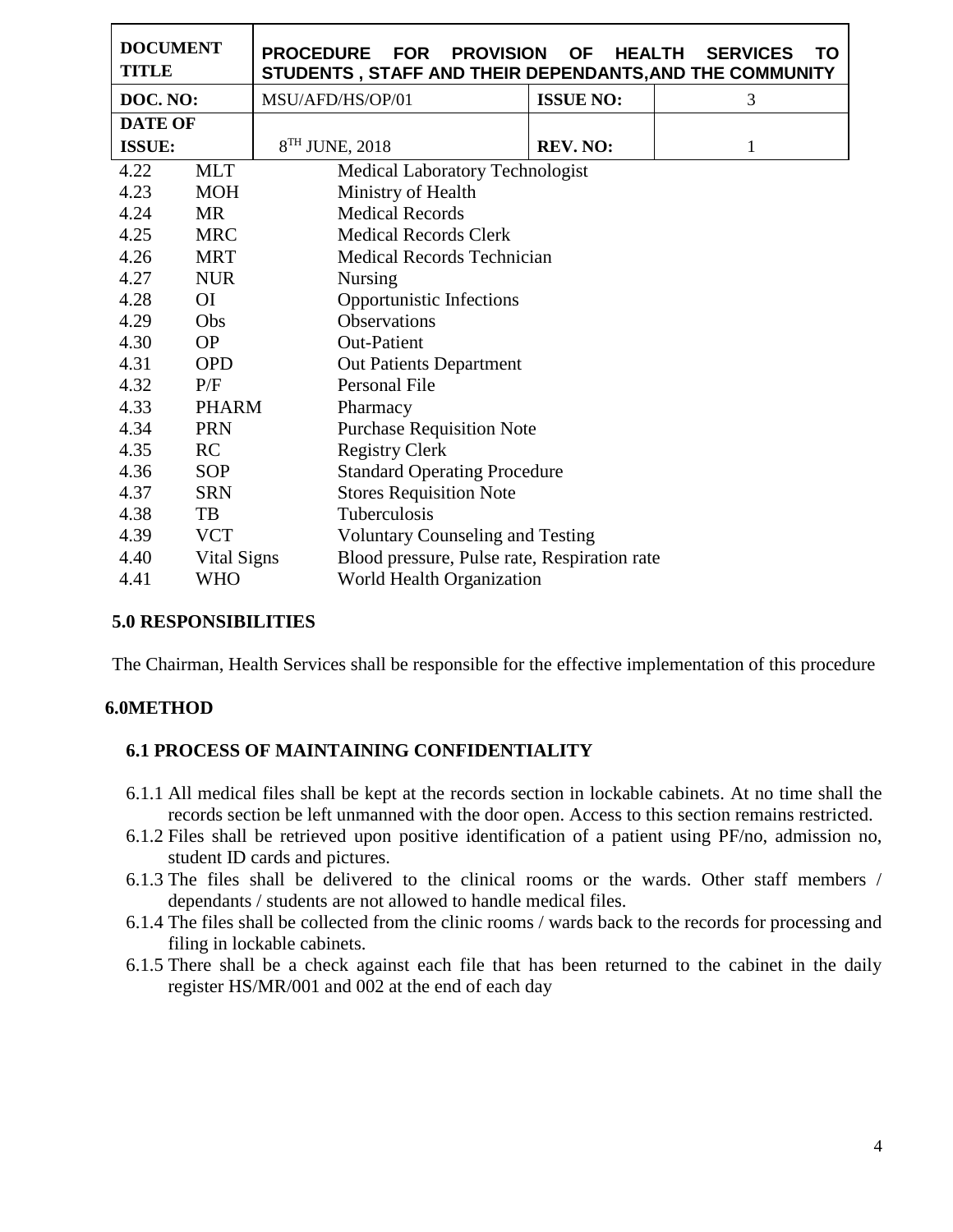| <b>DOCUMENT</b><br>TITLE | PROCEDURE FOR PROVISION OF HEALTH SERVICES TO<br>STUDENTS, STAFF AND THEIR DEPENDANTS, AND THE COMMUNITY |                  |  |
|--------------------------|----------------------------------------------------------------------------------------------------------|------------------|--|
| DOC. NO:                 | MSU/AFD/HS/OP/01                                                                                         | <b>ISSUE NO:</b> |  |
| <b>DATE OF</b>           |                                                                                                          |                  |  |
| <b>ISSUE:</b>            | $8TH$ JUNE, 2018                                                                                         | <b>REV. NO:</b>  |  |

- 6.1.6 Inactive files shall be filed in a separate section in lockable cabinets till authorization to destroy them is secured
- 6.1.7 All health care staff shall observe medical ethics at all times.

## **6.2 MEDICAL RECORDS SERVICES**

#### 6.2.1 **Process of Opening a Staff File**

- 6.2.1.1 A staff file shall be opened on receiving an appointment letter from the university administration.
- 6.2.1.2 Name, department and PF number shall be written on the cover.
- 6.2.1.3 A medical scheme beneficiaries list with details of family members and photographs of dependants shall be filed
- 6.2.1.4 A treatment card HS/MR/006 with details of name and PF/ Number shall be added in the file
- 6.2.1.5 Then the file shall be stored according to the filing process awaiting first visit

#### 6.2.2 **Process of Opening/ Activating a Student File**

- 6.2.2.1 Students admission papers shall be received from academic division containing personal details, medical examination form and a photograph
- 6.2.2.2 These papers shall be stored in large files according to faculty, registration number and year of admission
- 6.2.2.3 When the student comes for the first time the forms shall be retrieved and the file shall be activated.
- 6.2.2.4 Name and student number shall be written on the cover and on a treatment card HS/MR/007.

#### 6.2.3 **Process of Opening a File at other Sections**

- 6.2.3.1 All new antenatal clients shall be registered in the antenatal clinic in the permanent register MOH 405 and be provided with a client identity number written on the clients' information booklet MOH 216.
- 6.2.3.2 In the child welfare clinic, the nurse shall enroll all new babies from other facilities and provide new serial numbers and retain old CWC numbers. Documentation shall be done in permanent register MOH 510.
- 6.2.3.3 On first visit in the family planning clinic the nurse shall open a file for the client with Family Planning First Visit Card by MOH and give the patient a follow up card HS/NUR/318. This file shall be retrieved during follow up visits for documentation, and shall be carried by the client if there is transfer to other facilities.
- 6.2.3.4 Clients who come for HIV care shall be registered and shall receive a specific number in the Comprehensive Care Clinic (CCC) irrespective if they are staff, students or community clients.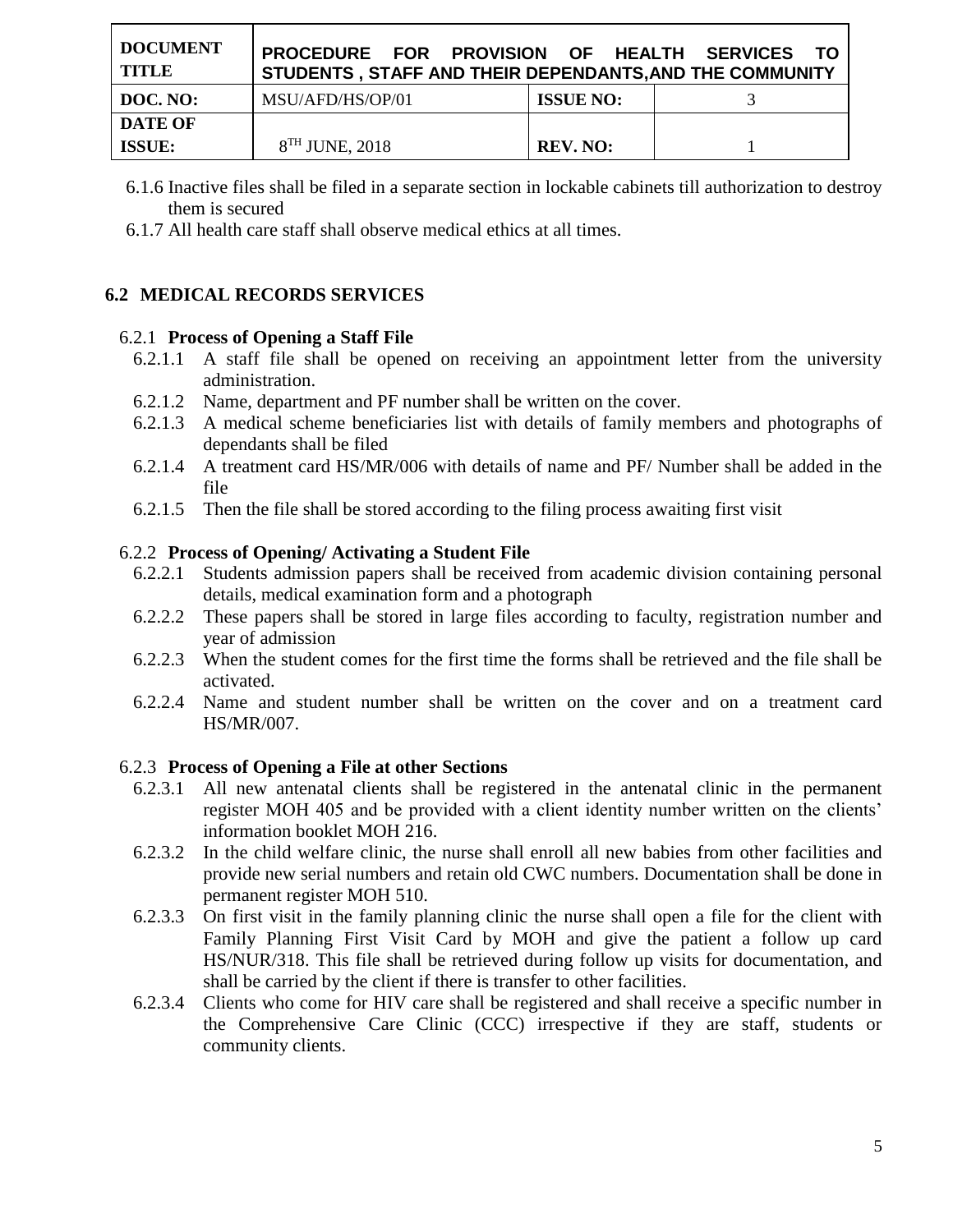| <b>DOCUMENT</b><br><b>TITLE</b> | PROCEDURE FOR PROVISION OF HEALTH SERVICES TO<br>STUDENTS, STAFF AND THEIR DEPENDANTS, AND THE COMMUNITY |                  |  |
|---------------------------------|----------------------------------------------------------------------------------------------------------|------------------|--|
| DOC. NO:                        | MSU/AFD/HS/OP/01                                                                                         | <b>ISSUE NO:</b> |  |
| <b>DATE OF</b>                  |                                                                                                          |                  |  |
| <b>ISSUE:</b>                   | 8 <sup>TH</sup> JUNE, 2018                                                                               | <b>REV. NO:</b>  |  |

## 6.2.4 **Reception, Identification of patients and Retrieval of files**

- 6.2.4.1 The Medical Records Clerk shall greet and receive any person who approaches the reception window seeking for some assistance.
- 6.2.4.2 In the case of an emergency patient, registration shall be carried out later after the nurse has directed the patient to the emergency room.
- 6.2.4.3 The staff shall obtain either the staff employment card or student's identification card or outpatient attendance card for retrieval of file.
- 6.2.4.4 The records staff shall compare the identification with the details in the file and checks the medical scheme beneficiaries list and photographs of dependants for proof that the person is covered under the University Medical scheme
- 6.2.4.5 On first visit the patient shall receive an outpatient attendance card (HS/MR/009)
- 6.2.4.6 The treatment card in the file shall be stamped with rubber stamp with the date
- 6.2.4.7 An observation chit (HR/NUR/310) shall be given with stamp and time indication and the patient shall be directed to the observation table
- 6.2.4.8 The patient details shall be documented in the outpatient register HS/MR/001 for students and HS/MR/002 for staff containing date, name, age, sex and PF or student's registration number.
- 6.2.4.9 The file shall be taken to the doctor/clinician room on first come first served basis and the patient shall be directed where to wait.

### 6.2.5 **Process of Collection, Sorting and Editing of files and Documentation of Diagnoses**

- 6.2.5.1 The MRC / MRT shall collect back all the files once the patients have been attended to by the clinician/doctor.
- 6.2.5.2 The records staff shall sort out the files according to their labels.
- 6.2.5.3 The records staff shall go through the notes in the file and arrange them chronologically
- 6.2.5.4 The records staff shall extract the diagnosis from the patient's file and indicate it in the outpatient register books HS/MR/001 and 002 according to the international classification of diseases (ICD).

# 6.2.6 **Filing**

- 6.2.6.1 The MRC / MRT shall file staff files in straight numerical order using the PF number
- 6.2.6.2 All dependants' documents shall be filed chronologically in the staff's main file
- 6.2.6.3 The records staff shall file the student's files in straight numerical order according to the student's admission/registration number, faculty and year of admission to the University.
- 6.2.6.4 The records staff shall file all files in metallic lockable lateral filing cabinets.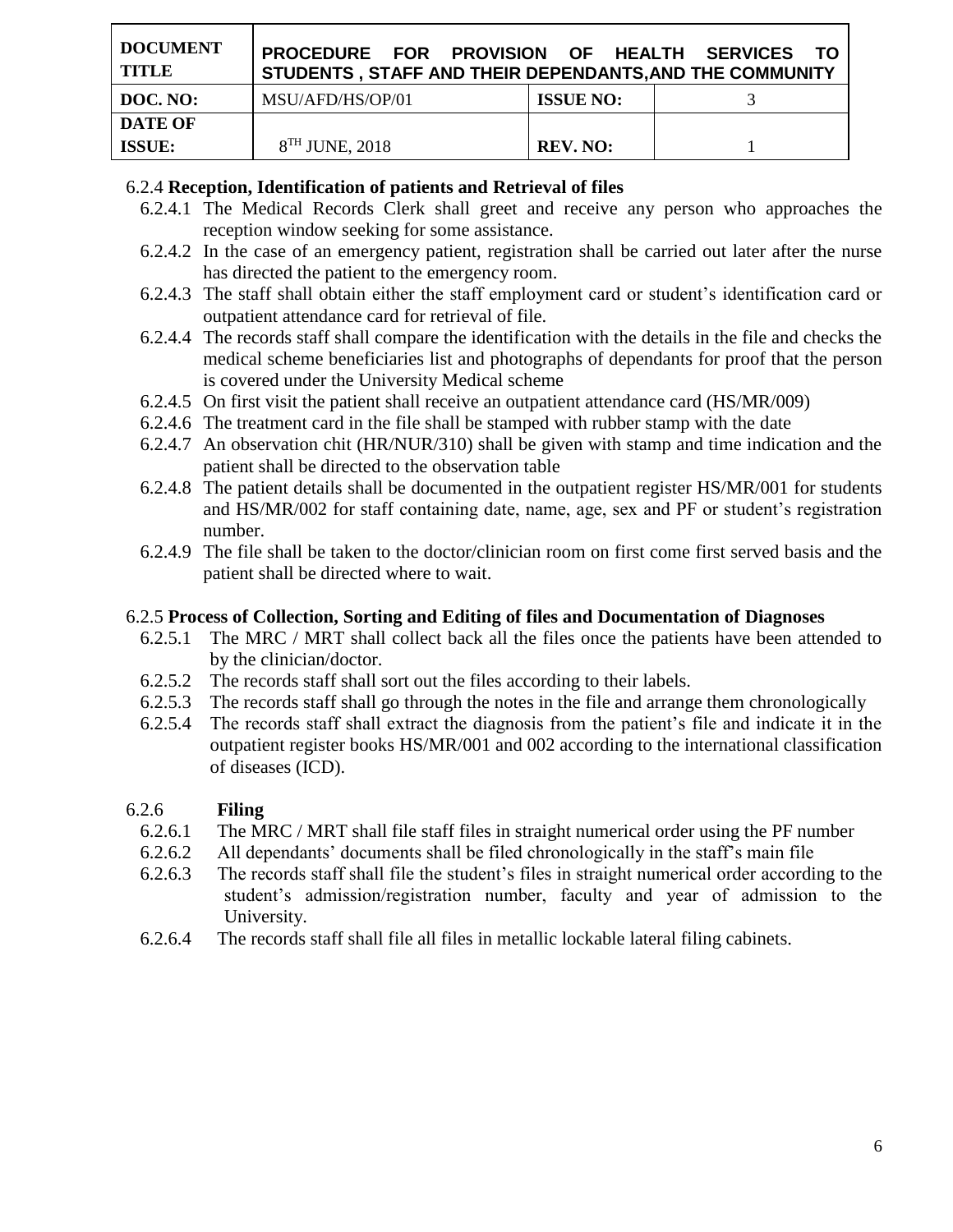| <b>DOCUMENT</b><br><b>TITLE</b> | PROCEDURE FOR PROVISION OF HEALTH SERVICES<br>STUDENTS, STAFF AND THEIR DEPENDANTS, AND THE COMMUNITY |                  | - TO |
|---------------------------------|-------------------------------------------------------------------------------------------------------|------------------|------|
| DOC. NO:                        | MSU/AFD/HS/OP/01                                                                                      | <b>ISSUE NO:</b> |      |
| <b>DATE OF</b>                  |                                                                                                       |                  |      |
| <b>ISSUE:</b>                   | $8TH$ JUNE, 2018                                                                                      | <b>REV. NO:</b>  |      |

## 6.2.7 **Data Management**

- 6.2.7.1 The Health Records and Information Officer (HRIO) shall supervise the collection of daily out-patient attendances records HS/MR/005 and morbidity data MOH 701 A+B from source documents.
- 6.2.7.2 The officer shall compile the data on specifically designed data collection tools (forms) for statistics on monthly out patient attendances HS/MR/015, monthly out patient morbidity MOH 705 A+B, monthly work load MOH 717 and annual reports HS/MR/010+011.
- 6.2.7.3 The HRIO shall dispatch monthly work load data MOH 717 to the MOH's office on or before the 5th day of a new month and aid the students with relevant data for their research projects from time to time.

# 6.2.8 **Civil Registration and Dispatch**

- 6.2.8.1 The HRIO shall coordinate with the Doctors/Nurses on the notification of birth and death that occurs within the facility by use of  $B_1$  or  $D_1$  books
- 6.2.8.2 The HRIO shall dispatch the duly completed  $B_1 / D_1$  forms to the office of the District Civil Registrar by use of form CRP7 whenever an event occurs at the facility.

## 6.2.9 **Process of Ward Admission**

- 6.2.9.1 The MRC/MRT shall enter the patient's personal details, IP/ No, provisional diagnosis and the particular ward in the admission register book MOH 304.
- 6.2.9.2 The records staff shall liaise with nursing staff for opening an in-patient file with the IP/No for use in the ward
- 6.2.9.3 On discharge the MRC/MRT shall collect the notes from the ward and indicate date and fate of discharge in the admission register MOH 304.

# 6.2.10 **Booking of Appointments.**

The MRC/MRT shall get the doctor's instruction concerning the patient's next visit to the facility and book in the appointment register book HS/MR/014 indicating the patient's particulars, date, day, time, address, telephone number and the clinic / doctor or consultant.

### 6.2.11 **Disposal of Records**

- 6.2.11.1 The Health Records and Information Officer / Medical Records Technician shall prepare disposal schedule of records due for elimination or disposal.
- 6.2.11.2 The officer shall close qualified students out-patient files and transfer them to a lockable secondary filing area pending disposal after a period of six years.
- 6.2.11.3 He/she shall close staff out-patient medical files on resignation, termination of service, retirement or death and store them in secondary filing area for a period of six years pending disposal.
- 6.2.11.4 He/she shall transfer in-patients' closed files to the secondary filing area for a period of 10 years pending disposal.
- 6.2.11.5 The officer shall determine the most suitable method of records destruction after the retention period, with authority of the legal officer.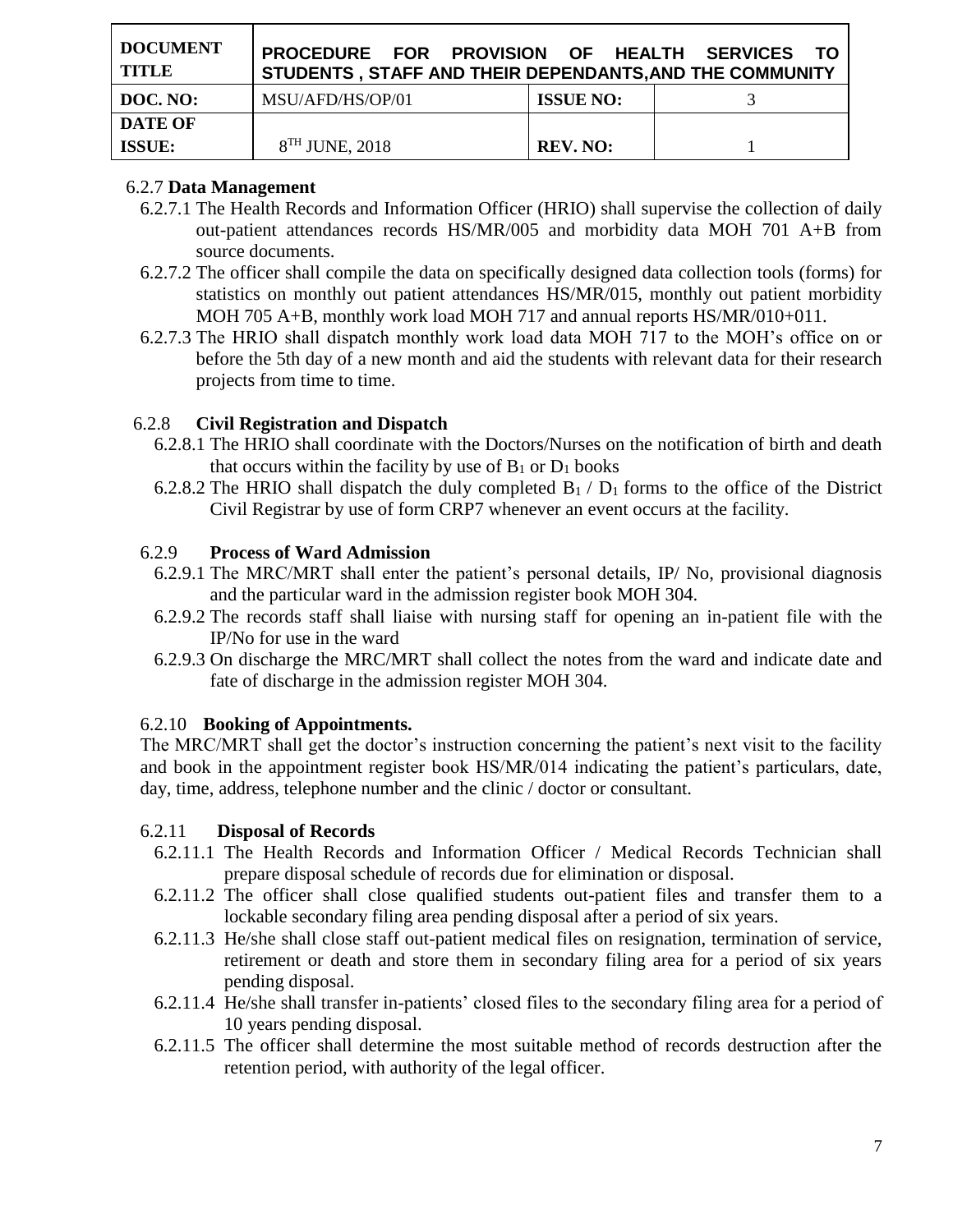| <b>DOCUMENT</b><br><b>TITLE</b> | PROCEDURE FOR PROVISION OF HEALTH SERVICES<br>STUDENTS, STAFF AND THEIR DEPENDANTS, AND THE COMMUNITY |                  | - то |
|---------------------------------|-------------------------------------------------------------------------------------------------------|------------------|------|
| DOC. NO:                        | MSU/AFD/HS/OP/01                                                                                      | <b>ISSUE NO:</b> |      |
| <b>DATE OF</b>                  |                                                                                                       |                  |      |
| <b>ISSUE:</b>                   | $8TH$ JUNE, 2018                                                                                      | <b>REV. NO:</b>  |      |

### 6.2.12 **Archiving of Records**

The HRIO / MRT in liaison with Internal Audit shall determine historical importance or values of records for permanent retention i.e. for reference and research purposes in the set institutional archives.

### **6.3 NURSING SERVICES**

#### 6.3.1 **Triage / Observation**

- 6.3.1.1 At the waiting area of the hospital a nurse or a clinical attendant under the supervision of a nurse shall receive and welcome all patients.
- 6.3.1.2 The nurse shall assist in identification of patients who may require emergency services or need a wheelchair or stretcher, or are in need of instant first aid.
- 6.3.1.3 The nurse shall take patients who need emergency care to the procedure room
- 6.3.1.4 All other patients shall be served on first come first served basis, in order to enhance the smooth flow of patients.
- 6.3.1.5 The nurse or the attendant allocated in this section shall make the patient comfortable, take the vitals, weight and height if indicated.
- 6.3.1.6 The names with number will be documented in the observation books for staff HS/NUR/313 and students HS/NUR /314, the observations shall be entered in the observation chits HS/NUR/310 for the clinician to review.

#### 6.3.2 **Treatment / Procedure room management**

- 6.3.2.1 The patients shall be attended to one at a time to ensure privacy and confidentiality, the sequence is determined by the nurse depending on severity.
- 6.3.2.2 The nurse/attendant shall welcome the patient, and manage as per treatment card or prescription.
- 6.3.2.3 All procedures including injections will be explained to the patient
- 6.3.2.4 In case of emergency the vital signs shall be taken, the clinician shall be called to examine the patient and prescribe management and the records officer shall be called to retrieve or open the file.
- 6.3.2.5 Patients shall get a card with return dates if indicated, or in case of admission patient will be escorted to the ward by the nurse or attendant.
- 6.3.2.6 All procedures shall be recorded in procedure book HS/NUR/305 with date, time, procedure and signature.

### 6.3.3 **Admission Process**

- 6.3.3.1 The nursing staff shall receive the patient form the clinical rooms or treatment room for admission, allocate the patient a bed and make him/her comfortable
- 6.3.3.2 The nurse shall then commence start doses of treatment as prescribed and document this with time.
- 6.3.3.3 The nurse shall arrange to have all requested investigations done.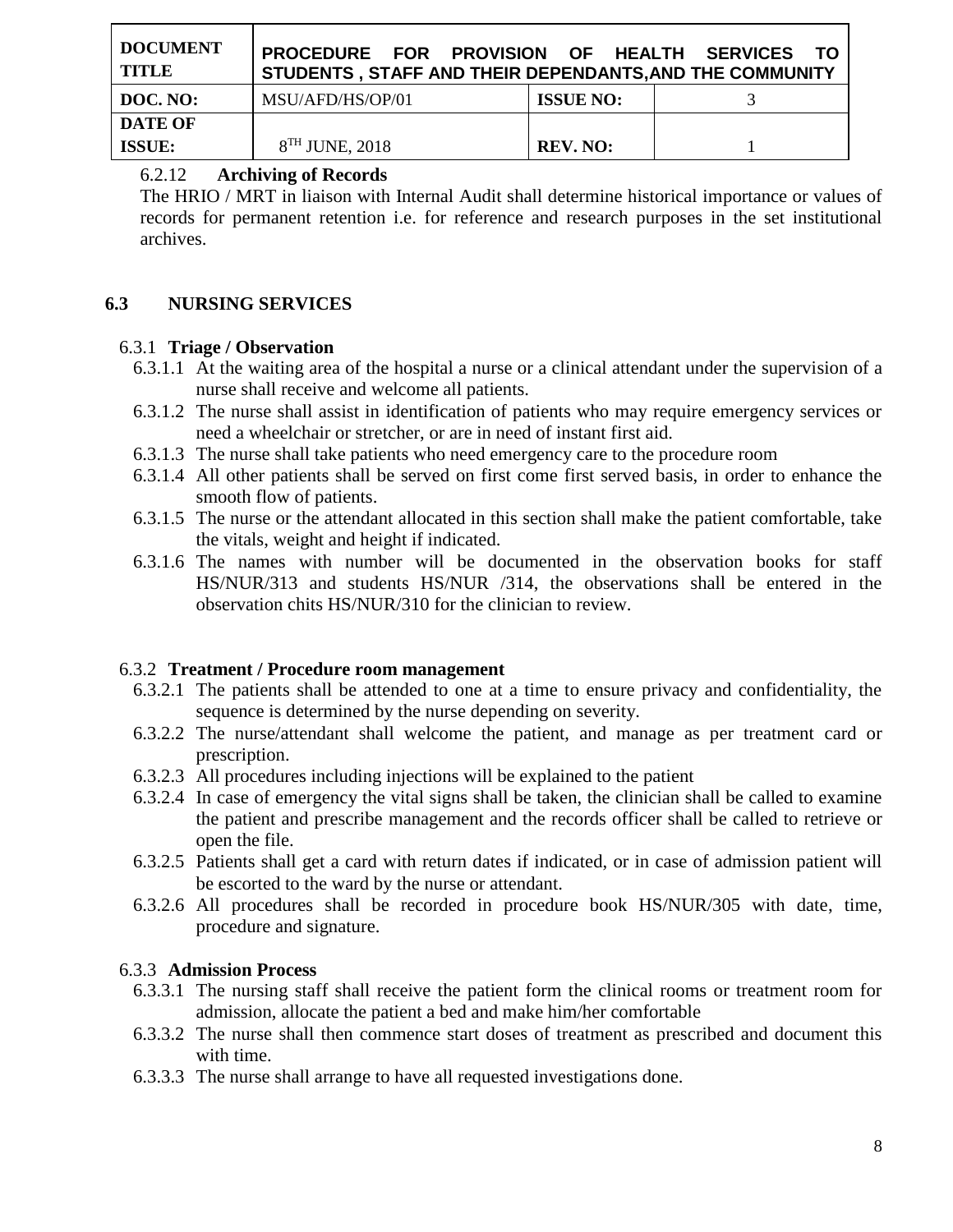| <b>DOCUMENT</b><br><b>TITLE</b> | PROCEDURE FOR PROVISION OF HEALTH SERVICES TO<br>STUDENTS, STAFF AND THEIR DEPENDANTS, AND THE COMMUNITY |                  |  |
|---------------------------------|----------------------------------------------------------------------------------------------------------|------------------|--|
| DOC. NO:                        | MSU/AFD/HS/OP/01                                                                                         | <b>ISSUE NO:</b> |  |
| <b>DATE OF</b>                  |                                                                                                          |                  |  |
| <b>ISSUE:</b>                   | 8 <sup>TH</sup> JUNE, 2018                                                                               | <b>REV. NO:</b>  |  |

- 6.3.3.4 The nurse shall have a file opened for the admitted patient and file all admission documents (clinical notes HS/NUR/308, treatment sheet HS/NUR/306, observation chart HS/NUR/311, cardex HS/NUR/307, and any other chart).
- 6.3.3.5 Upon receipt of any test results, the nurse shall inform the doctor/clinician.
- 6.3.3.6 The nurse shall issue according to patient admission check list HS/NUR/312 a hospital gown, slippers, soap, towel and tissue paper.
- 6.3.3.7 The nurse shall document all above steps in the nursing cardex HS/NUR/307 and appropriate registers as inpatient admission book HS/NUR/301.

### 6.3.4 **Maintaining Cleanliness and In-patient Nursing Care**

- 6.3.4.1 The nurse shall make sure instruments are cleaned and sterilized.
- 6.3.4.2 The nurse shall make sure beds are cleaned, linen is changed daily and hospital and surrounding is kept clean.
- 6.3.4.3 The nurse shall ensure that very sick patients are assisted with daily bath
- 6.3.4.4 The nurse with assistance of nutritionist shall make sure the nutritional needs for each patient are addressed
- 6.3.4.5 The nursing staff shall administer medications and any other treatment as prescribed
- 6.3.4.6 On discharge the nurse shall issue the patient/relative with a copy of the discharge summary HS/NUR/309 and document in the discharge register HS/NUR/301
- 6.3.4.7 The nurse shall make sure that the patient has all the prescribed medication, knows the return date and then shall assist him/her out of the ward.

### 6.3.5 **Referral Process**

- 6.3.5.1 The referral form HS/ADM/419 shall be duly completed in triplicate by the clinician/doctor.
- 6.3.5.2 The nursing officer shall liaise with the transport office for the provision of an ambulance and shall contact the receiving hospital.
- 6.3.5.3 The referred cases shall be accompanied by the nurse or clinical attendant depending on patient's individual condition.
- 6.3.5.4 The escort shall have a referral letter with all the details about the patient.

### 6.3.6 **Process of other provided Health Services**

- 6.3.6.1 The hospital shall provide antenatal care services for staff, students and community
- 6.3.6.2 Clients are received by the nurse who shall welcome them and make them comfortable
- 6.3.6.3 The nurse shall take history, do physical exam, and organize for blood testing
- 6.3.6.4 The nurse shall give health education, supplemental medications and immunizations
- 6.3.6.5 In case of any abnormality in physical exam or lab results action shall be taken according to MOH guidelines
- 6.3.6.6 The hospital shall provide maternity care services for staff and students.
- 6.3.6.7 The nurse shall receive the patient in the maternity unit, take detailed and relevant medical history and perform physical examination if condition allows.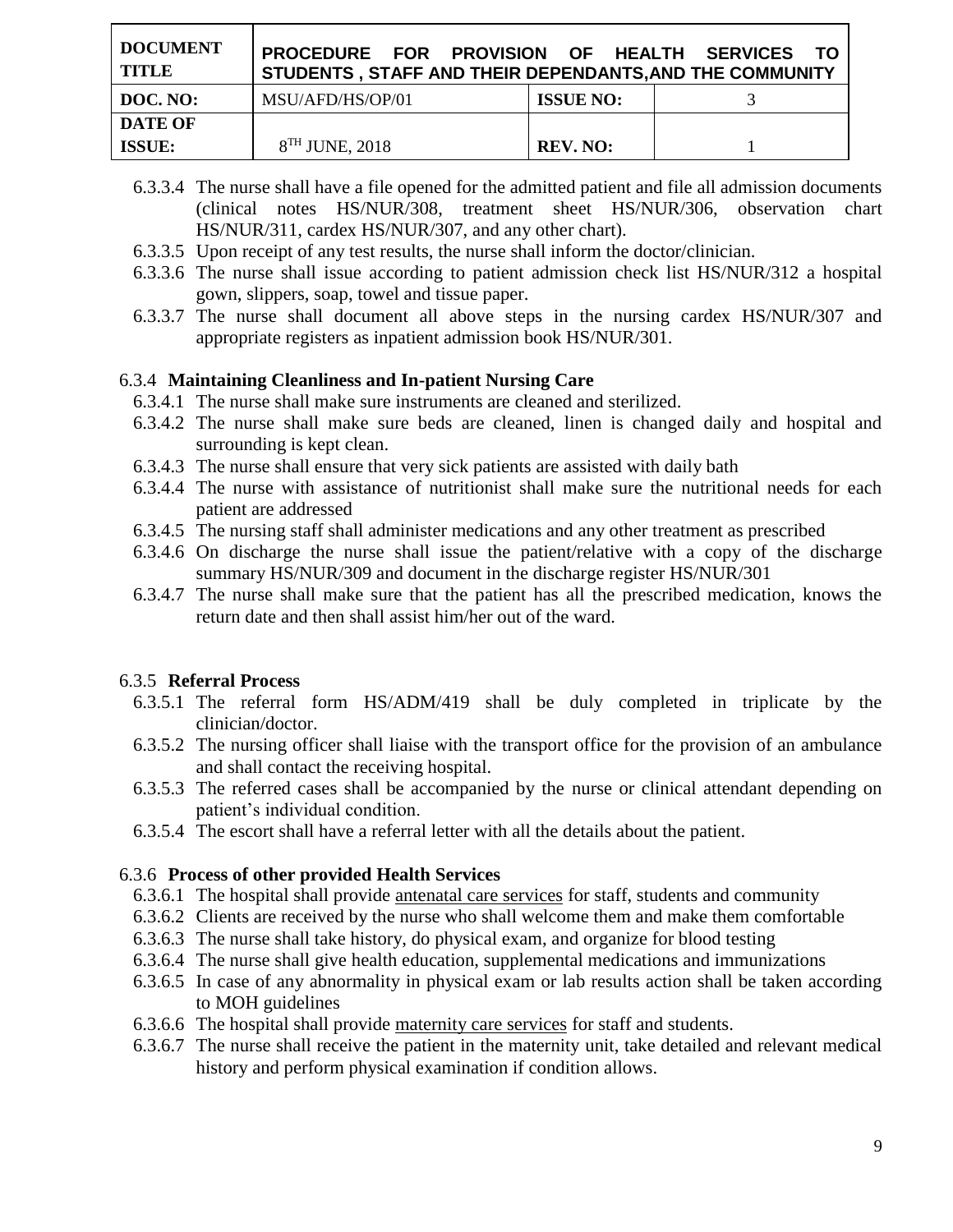| <b>DOCUMENT</b><br><b>TITLE</b> | PROCEDURE FOR PROVISION OF HEALTH SERVICES TO<br>STUDENTS, STAFF AND THEIR DEPENDANTS, AND THE COMMUNITY |                  |  |
|---------------------------------|----------------------------------------------------------------------------------------------------------|------------------|--|
| DOC. NO:                        | MSU/AFD/HS/OP/01                                                                                         | <b>ISSUE NO:</b> |  |
| <b>DATE OF</b>                  |                                                                                                          |                  |  |
| <b>ISSUE:</b>                   | $8TH$ JUNE, 2018                                                                                         | <b>REV. NO:</b>  |  |

6.3.6.8 The nurse shall confirm the HIV status of all clients in maternity and act accordingly

6.3.6.9 The nurse shall conduct the delivery according to midwifery procedure guidelines.

6.3.6.10In case of any difficulty, the nurse shall inform the doctor for appropriate action.

- 6.3.6.11The nurse shall record the delivery in the maternity register MOH 333, and liaise with the records section to have the registration of birth form B1 completed
- 6.3.6.12The hospital shall provide child welfare clinics for staff, students and community
- 6.3.6.13The nurse in this section shall welcome the mother/mother's representative.
- 6.3.6.14The nurse shall weigh all children, give health education. and administer immunizations
- 6.3.6.15She will record in the child health book MOH 216 and give return date
- 6.3.6.16Any child with a medical problem shall be referred to the clinician for review.
- 6.3.6.17HIV follow up care shall be given for mothers and their exposed babies
- 6.3.6.18Documentation shall be done in permanent register MOH 510, daily attendance register MOH 511, Immunization and vit A tally sheets MOH 702 and Child Health Nutrition Information System tally sheets MOH 704
- 6.3.6.19The hospital shall provide family planning clinics for staff, students and community
- 6.3.6.20The nurse shall interview the client, shall encourage the client to know her status, shall take weight and blood pressure, shall conduct health education and family planning counseling and assists the client to select a method.
- 6.3.6.21The nurse shall document in patient's card HS/NUR/318, family planning file and register MOH 512.

# **6.4 CLINICIAN / DOCTOR SERVICES**

# 6.4.1 **Process of Clinician / Doctor Visit**

- 6.4.1.1 The clinician shall welcome the client/patient, encourage the patient to sit and shall introduce him/herself.
- 6.4.1.2 The clinician shall take history and perform a local or general examination
- 6.4.1.3 The clinician shall make a provisional diagnosis, and if needed shall write required tests and direct the patient to the areas of the investigations.
- 6.4.1.4 For investigations outside the facility the clinician shall fill forms for Ultrasound (HS/ADM/417), X-Ray (HS/ADM/417), and laboratory (HS/ADM/418) to the relevant areas.
- 6.4.1.5 The clinician shall receive the investigations reports, shall document in the file and shall communicate the findings to the patient.
- 6.4.1.6 The clinician shall write the final diagnosis in the file and initiate the management plan
- 6.4.1.7 For drugs the clinician shall use the Maseno University prescription forms HS/PHARM/205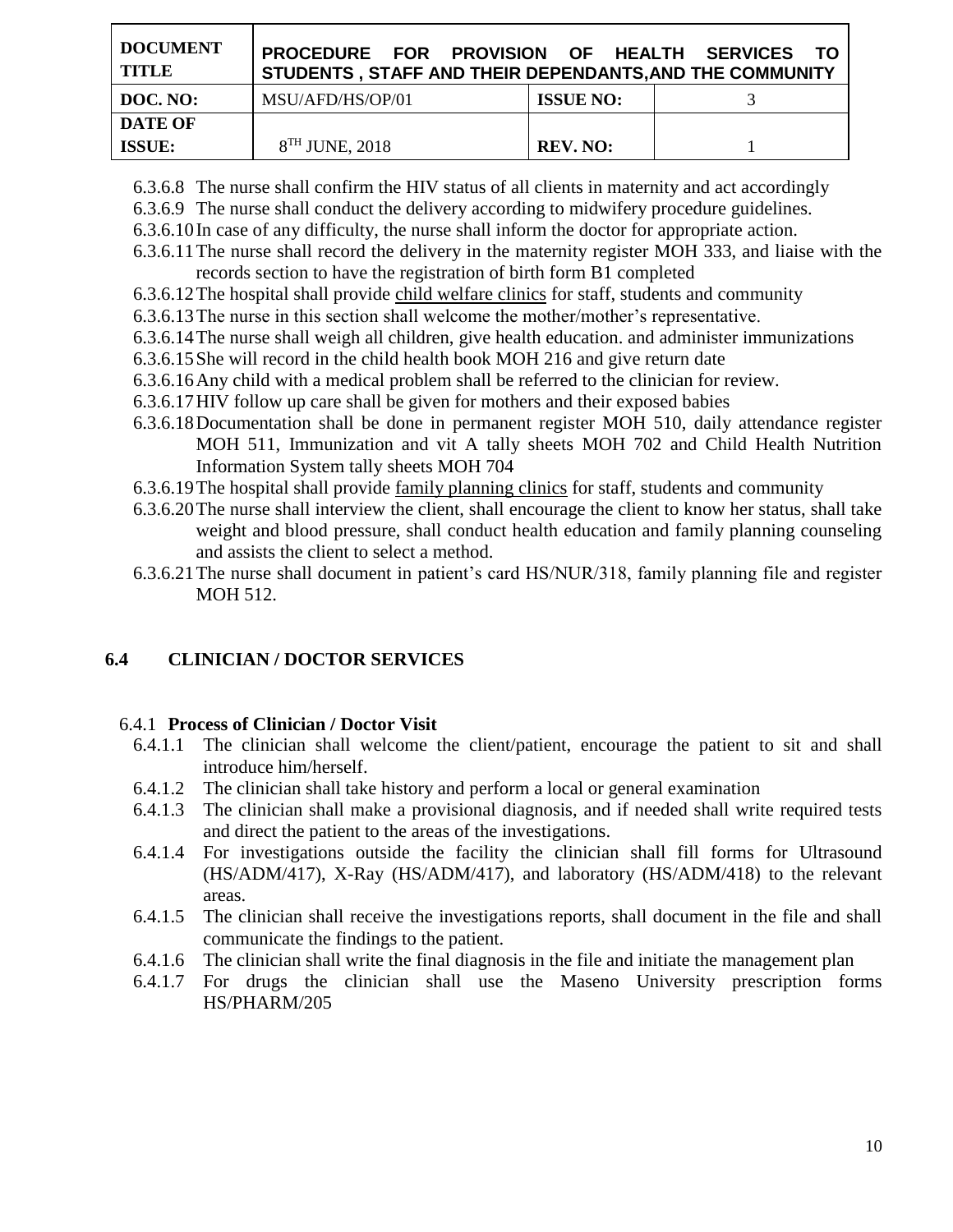| <b>DOCUMENT</b><br><b>TITLE</b> | PROCEDURE FOR PROVISION OF HEALTH SERVICES TO<br>STUDENTS, STAFF AND THEIR DEPENDANTS, AND THE COMMUNITY |                  |  |
|---------------------------------|----------------------------------------------------------------------------------------------------------|------------------|--|
| DOC. NO:                        | MSU/AFD/HS/OP/01                                                                                         | <b>ISSUE NO:</b> |  |
| <b>DATE OF</b>                  |                                                                                                          |                  |  |
| <b>ISSUE:</b>                   | 8 <sup>TH</sup> JUNE, 2018                                                                               | <b>REV. NO:</b>  |  |

#### 6.4.2 **Process of Internal Referrals and Admissions**

- 6.4.2.1 Clinicians shall treat the clients seen on day to day basis and refer difficult cases to the Medical Officer (MO) or Senior Medical Officers (SMO)
- 6.4.2.2 The MO('s) and SMO('s) shall review the difficult cases and either admit in ward, send for further investigations and / or review treatment(s) as appropriate.
- 6.4.2.3 The clinicians might occasionally encounter cases requiring admission, they shall admit and initiate treatment and cases shall be reviewed by the doctors.
- 6.4.2.4 For admission in the facility the clinician shall inform the nurse, shall write full history and findings on the clinical notes forms HS/NUR/308, write diagnosis and management plan, and shall write drugs and special observations on inpatient treatment sheet HS/NUR/306.
- 6.4.2.5 The clinician / doctor shall follow up with inpatient care, and discharge from the ward with discharge summary HS/NUR/309, a discharge prescription HS/PHARM/205, and a review date as necessary.
- 6.4.2.6 For complicated cases, lifesaving situations, or requiring surgery the patient shall be transferred to other hospitals for appropriate interventions.

#### 6.4.3 **Process of External Referrals and Admissions**

- 6.4.3.1 The University doctors or clinicians after consultation shall refer cases to other consultants or hospitals as appropriate for further interventions with summary of management thus far and reasons for referral.
- 6.4.3.2 Referral form HS/ADM/0419 shall be written in triplicate: to the consultants, records (health) and a copy retained in the file.
- 6.4.3.3 Admission form to other hospitals HS/ADM/429 shall be in triplicate: original to the hospital concerned, copy in records (health) and a copy in file.
- 6.4.3.4 The COD shall visit the hospitalized cases to ensure that proper care is provided.
- 6.4.3.5 On discharge from the hospitals, a copy of the University admission form shall be attached to the invoice and delivered to the Health COD's office for approval and signature.
- 6.4.3.6 Delivery of the invoice to CODs office shall be through a relative, COD health or staff member.
- 6.4.3.7 The office assistant shall then deliver the authorized invoice to the Finance Officer (accounts hall) for processing of a cheque
- 6.4.3.8 The processed cheque shall then be delivered to the appropriate hospital by: Finance assistant, staff member, COD health, a relative or the hospital representative.

#### 6.4.4 **HIV Care**

- 6.4.4.1 Clients who have tested positive for HIV or who might be exposed to the virus shall be received in the comprehensive care clinic (CCC) from ANC, MCH, VCT Centre, HTC, OPD and from the community.
- 6.4.4.2 The CCC team shall give the client a specific number in the HIV register HS/ADM/432 or PEP file HS/ADM/440 to use for file, lab and pharmacy services instead of PF or student number for purposes of confidentiality.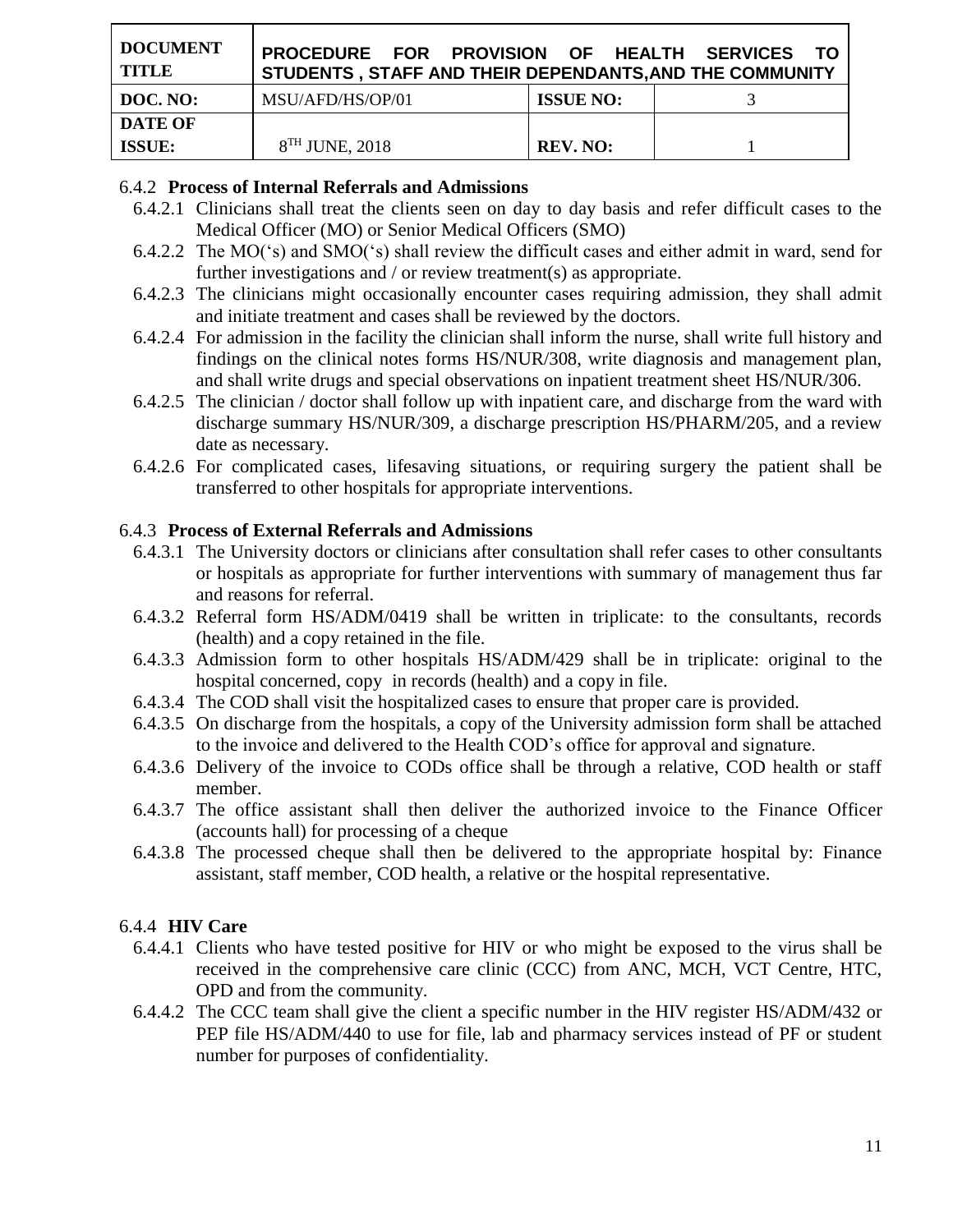| <b>DOCUMENT</b><br><b>TITLE</b> | PROCEDURE FOR PROVISION OF HEALTH SERVICES<br>STUDENTS, STAFF AND THEIR DEPENDANTS, AND THE COMMUNITY |                  | - TO |
|---------------------------------|-------------------------------------------------------------------------------------------------------|------------------|------|
| DOC. NO:                        | MSU/AFD/HS/OP/01                                                                                      | <b>ISSUE NO:</b> |      |
| <b>DATE OF</b>                  |                                                                                                       |                  |      |
| ISSUE:                          | $8TH$ JUNE, 2018                                                                                      | <b>REV. NO:</b>  |      |

- 6.4.4.3 Clients in need of Post Exposure Care shall be counseled, shall be sent to the laboratory for baseline blood tests, shall be given medication, and shall be given a follow up appointment.
- 6.4.4.4 The nurse-counselor shall counsel all sero-positive clients on first visit, with specific follow up on subsequent visits.
- 6.4.4.5 The CCC clinician shall take relevant history and do physical examination. He/she shall explain laboratory results to the clients, determine and prescribe medication needed
- 6.4.4.6 The clinician shall request for blood testing on first visit, and thereafter according to guidelines
- 6.4.4.7 The CCC team shall document findings using the CCC file card (MOH 257), the patient card (MOH 258), the CCC daily activity register and the daily register DAR--ART from MOH
- 6.4.4.8 The CCC team shall compile the patient visits overview, ART and OI use in register MOH361A and B to facilitate monthly reporting
- 6.4.4.9 The Laboratory Technician shall collect blood as requested with documentation in file HS/LAB/111, shall combine blood samples for transport to Kombewa and shall document the results before dispatch back to the CCC.
- 6.4.4.10The Pharmacist shall compile the received stock from KEMSA and maintain the drug balances.
- 6.4.4.11The Pharmacist shall compile a monthly report of ART and OI medication use in D— CDRR of MOH, which after signing by the chairman is send to Kombewa and KEMSA.
- 6.4.4.12The Medical Records Technician shall send report with compilation of ART use in form MOH 711A for sending to Kombewa and Kemsa

### **6.5 LABORATORY SERVICES**

### 6.5.1 C**ollection, Handling of Specimens and Storage of Reagents**.

- 6.5.1.1 The lab technologist shall welcome the patient, confirm personal particulars and record these with the investigations in the lab reception register HS/LAB/100.
- 6.5.1.2 The specimens shall be obtained, labeled, processed and analyzed according to standard operating procedure.
- 6.5.1.3 Results shall be recorded in respective registers HS/LAB/101-111 and dispatched.
- 6.5.1.4 Supplies shall be stored according to requirements.

#### 6.5.2 **Laboratory Safety Procedures**

- 6.5.2.1 Precaution to prevent staff infections shall be adhered to.
- 6.5.2.2 Reusable glassware shall be disinfected and cleaned.
- 6.5.2.3 Used syringes, needles and sharps shall be discarded in safety boxes and disposed by incineration.
- 6.5.2.4 All contaminated materials shall be collected daily by support staff and transported for incineration.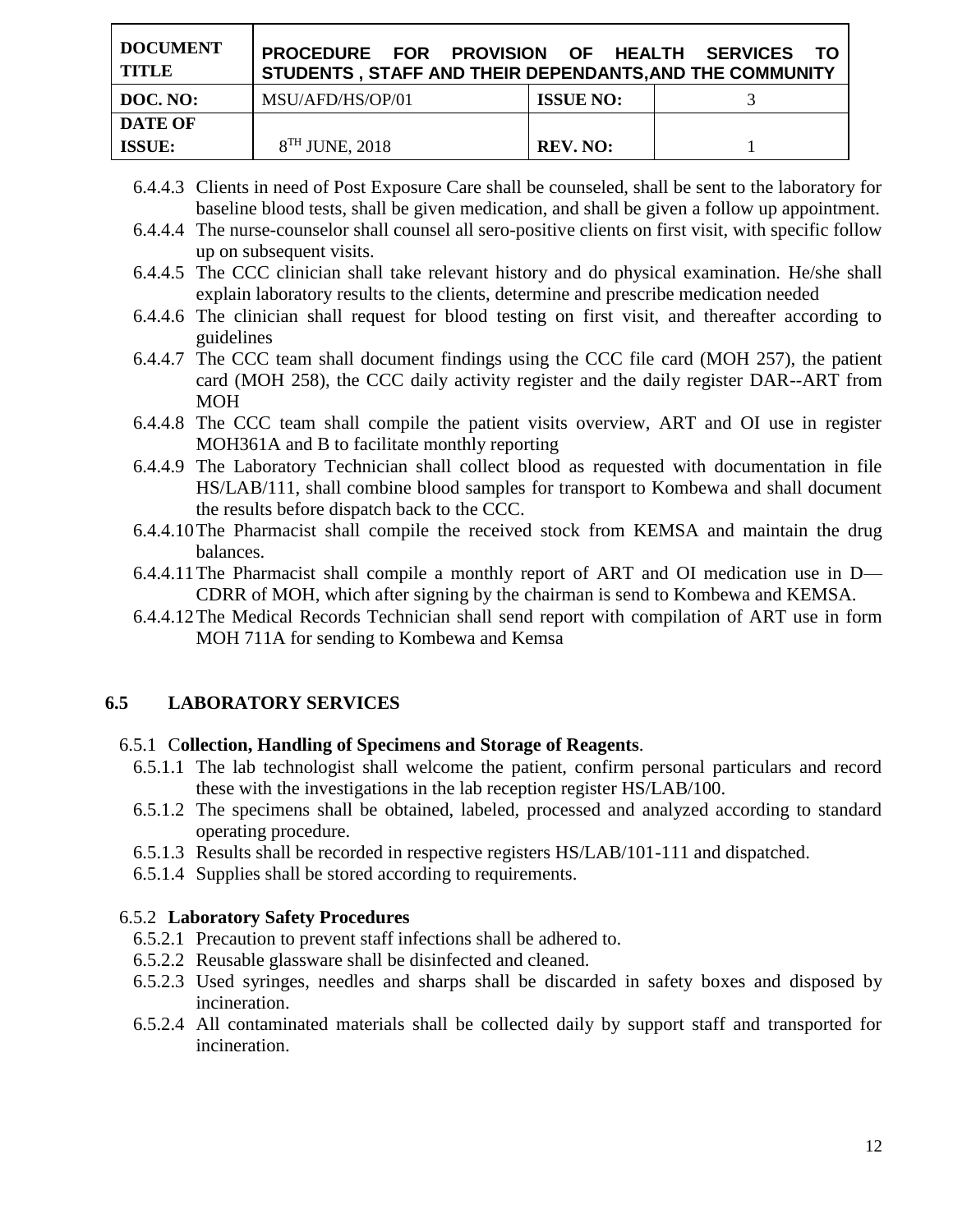| DOCUMENT<br><b>TITLE</b> | PROCEDURE FOR PROVISION OF HEALTH SERVICES<br>STUDENTS, STAFF AND THEIR DEPENDANTS, AND THE COMMUNITY |                  | - TO |
|--------------------------|-------------------------------------------------------------------------------------------------------|------------------|------|
| DOC. NO:                 | MSU/AFD/HS/OP/01                                                                                      | <b>ISSUE NO:</b> |      |
| <b>DATE OF</b>           |                                                                                                       |                  |      |
| <b>ISSUE:</b>            | $8TH$ JUNE, 2018                                                                                      | <b>REV. NO:</b>  |      |

## 6.5.3 **Maintenance of Equipment**

- 6.5.3.1 Laboratory equipments (machines) shall be cleaned daily for their continuous sustainability and covered after use.
- 6.5.3.2 Machines shall be serviced depending on the company's agreement within the warranty period.
- 6.5.3.3 The technologist using the machine/equipment shall be properly trained in setup, use and cleaning of the item.
- 6.5.3.4 Calibration shall be done yearly.

# **6.6 PHARMACY SERVICES**

## 6.6.1 **Receiving and Storage of Drugs and Medical Supplies in Pharmacy Store**

- 6.6.1.1 The pharmacist or pharm-tech shall receive medicines accompanied by a delivery document (e.g delivery note, packaging lot, issue and receipt voucher), shall countercheck the number of packages and endorse the delivery document.
- 6.6.1.2 The pharm-tech with the store keeper shall inspect and check the shipment against discrepancies in type and number of medicines and expiry date
- 6.6.1.3 The pharm-tech shall record any discrepancies on the packaging slip or other delivery document and with the store keeper append signature and date.
- 6.6.1.4 The pharm-tech shall set aside unusable medicines and notify the source immediately for exchange or credit.
- 6.6.1.5 The pharm-tech shall endorse facility copy of delivery documents with signature, date and stamp, and file them chronologically by date for easy retrieval in the medicines bulk store.

# 6.6.2 **Ordering of Drugs from Pharmacy Store to Pharmacy**

- 6.6.2.1 The pharmacist or pharm-tech shall check the stock in the dispensing area and note down required items on a stores requisition note (SRN) HS/ADM/407
- 6.6.2.2 The SRN shall be authorized by chairman health services, and the storekeeper shall retrieve the required medicines.
- 6.6.2.3 The pharmacist or pharm tech shall check the quantities received, shall endorse the SRN with name, designation and signature and record in the register HS/PHARM/208.

### 6.6.3 **Dispensing of Drugs**

- 6.6.3.1 The pharm-tech shall receive the prescription and verify its validity
- 6.6.3.2 The pharmacy staff shall check the prescription, shall communicate with the prescriber if prescription is unclear or incorrect or drug is not available
- 6.6.3.3 The pharmacy staff shall retrieve the medication, check expiry date, shall dispense and label with dosage regimen and warnings/cautions.
- 6.6.3.4 The pharmacy staff shall communicate to the client the correct way to use the drugs.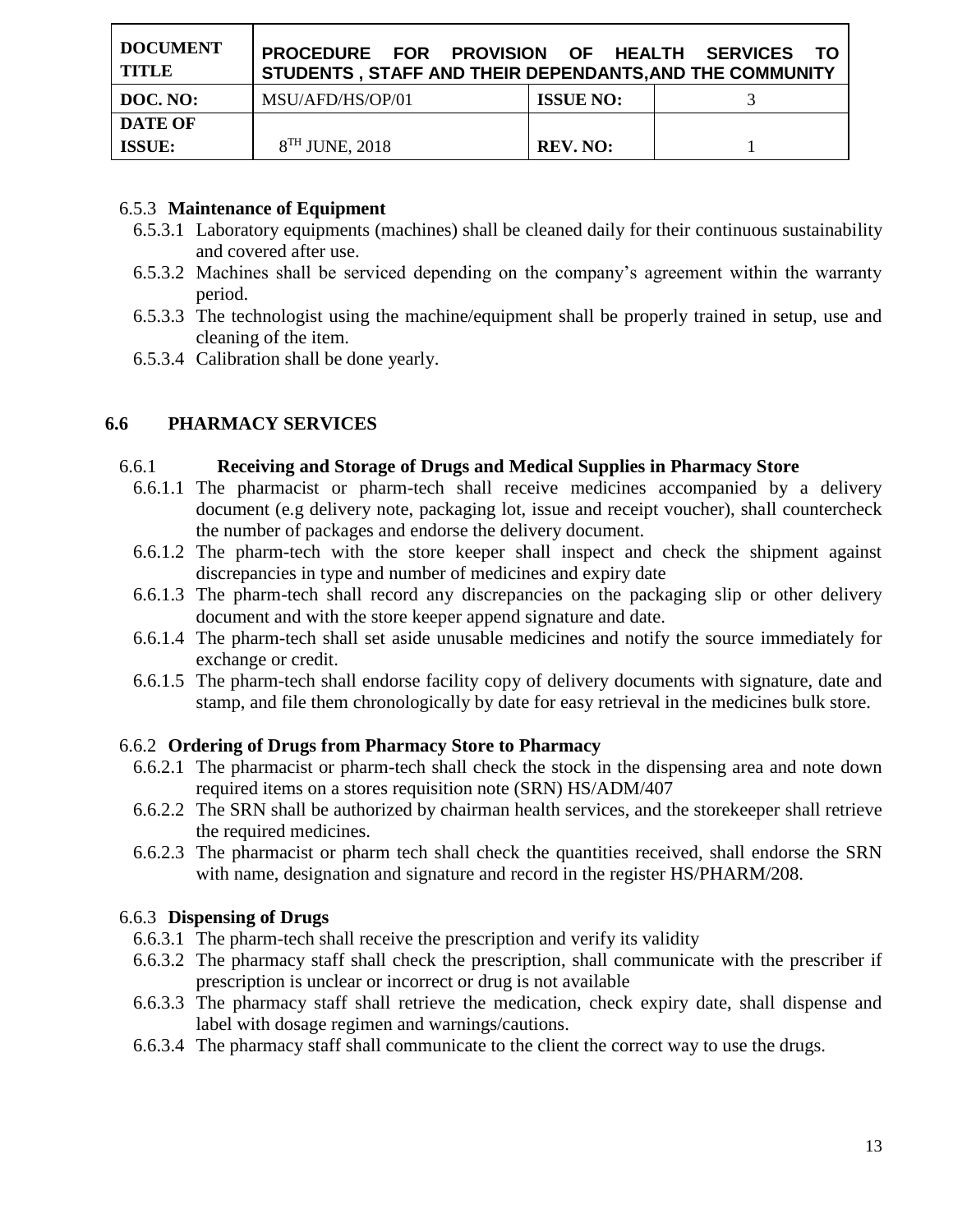| <b>DOCUMENT</b><br><b>TITLE</b> | PROCEDURE FOR PROVISION OF HEALTH SERVICES TO<br>STUDENTS, STAFF AND THEIR DEPENDANTS, AND THE COMMUNITY |                  |  |
|---------------------------------|----------------------------------------------------------------------------------------------------------|------------------|--|
| DOC. NO:                        | MSU/AFD/HS/OP/01                                                                                         | <b>ISSUE NO:</b> |  |
| <b>DATE OF</b>                  |                                                                                                          |                  |  |
| <b>ISSUE:</b>                   | 8 <sup>TH</sup> JUNE, 2018                                                                               | <b>REV. NO:</b>  |  |

- 6.6.3.5 The pharmacy staff shall enter details of encounter on prescription registers for injectables HS/PHARM/202, antibiotics HS/PHARM/203, narcotics HS/PHARM/204 and cardiovascular drug register HS/PHARM/200 and shall complete inventory records.
- 6.6.3.6 In case of non-availability of any drug the patient shall be requested to buy the same and shall be refunded by use of claim forms.

### **6.6.4 Disposal of Unusable Drugs and Medical Supplies**

- 6.6.4.1 During the month of November every year the pharmacist shall identify the unusable items and separate them from the usable stock.
- 6.6.4.2 The pharmacist shall prepare a list of the unusable items detailing their quantities, expiry dates, reason for disposal and cost of the items.
- 6.6.4.3 The pharmacist shall notify the public Health Officer (PHO) of the unusable items in writing and copy the same to the Maseno University Internal audit and DVC, AFD.
- 6.6.4.4. Upon seizure of the unusable items by the PHO, the pharmacist and the PHO shall fill and sign the seizure form "B" under food, drugs and chemical substances Act (Cap 254)
- 6.6.4.5 The unusable items shall be sealed and kept in safe custody within the health facility awaiting disposal.
- 6.6.4.6. At the descrition of the PHO, the voluntary surrender form-under Cap 254 shall be filled and signed by the pharmacist and the detailed items handed over to the PHO for appropriate disposal.
- 6.6.4.7 The pharmacist shall keep the copies of the seizure form and the voluntary surrender form, used in the disposal process in the disposed goods file MSU/HS/PHARM/206.
- 6.6.4.8 The unusable drugs and medical supplies from Kenya Medical Supplies Agency (KEMSA) shall be sent to the Sub-County pharmacist after notifying him/her.

#### **6.6.5 Process of Monitoring Drug Stock levels**

- 6.6.5.1 The pharm-tech shall ensure that drugs shall only be issued on university hospital prescriptions HS/PHARM/205
- 6.6.5.2 The pharm-tech shall ensure that the prescription forms are clipped together per day, stored by month and retained for five years.